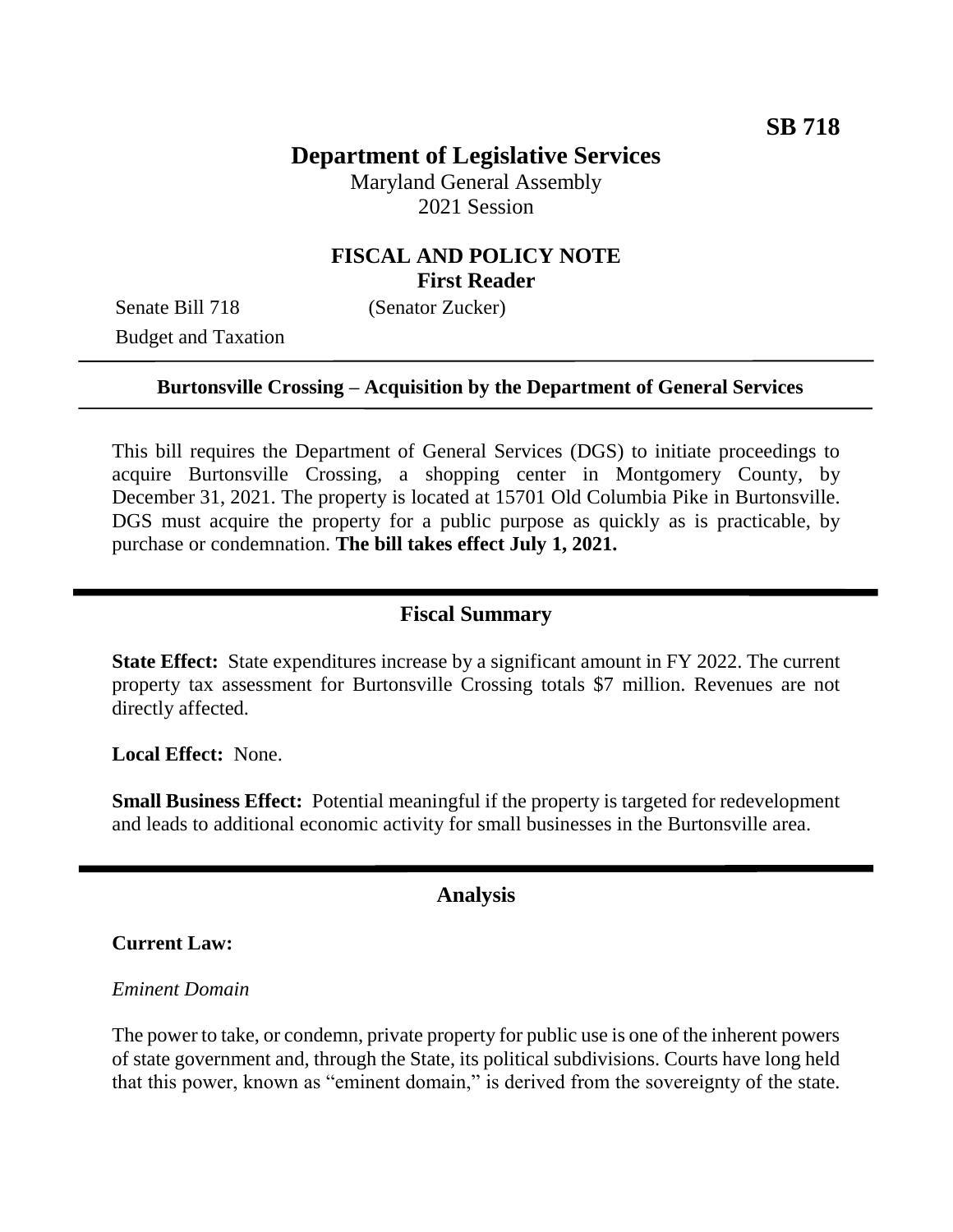Both the federal and State constitutions limit the condemnation authority. Both constitutions establish two requirements for taking property through the power of eminent domain: (1) the property taken must be for a "public use"; and (2) the party whose property is taken must receive "just compensation." In either event, the party whose property is being taken is generally entitled to a judicial proceeding prior to the taking of the property. However, the Maryland Constitution does authorize "quick-take" condemnations in limited circumstances prior to a court proceeding.

Other entities have been given express statutory authority by the State to exercise condemnation powers under specified circumstances, including the major subdivisions of the State, municipalities, and specified utilities such as gas, oil pipeline, railroad, telephone and telegraph, and water companies.

### *Public Use*

There is no clear cut rule to determine whether a particular use of property taken through eminent domain is a "public use," and Maryland courts have broadly interpreted the term. The Court of Appeals has recognized takings that encompass a "public benefit" or a "public purpose." Maryland courts have given great deference to a legislative determination as to whether property should be taken for a particular public purpose.

The U.S. Supreme Court ruled in *Kelo v. City of New London*, 125 S. Ct. 2655 (2005), that New London, Connecticut's use of its condemnation authority under a state law to require several homeowners in an economically depressed area to vacate their properties to make way for mixed use development did not violate the U.S. Constitution. In essence, the *Kelo* decision left the determination to state law as to whether eminent domain may be used for economic development purposes. In *Prince George's County v. Collington*, 275 Md. 171 (1975), the Court of Appeals authorized the county to use its eminent domain authority to take private property to be used for economic development purposes, even though the property was not blighted. The court in *Collington* enunciated the following rule: "projects reasonably designed to benefit the general public, by significantly enhancing the economic growth of the State or its subdivisions, are public uses, at least where the exercise of the power of condemnation provides an impetus which private enterprise cannot provide." *Id*. at 191.

**State Fiscal Effect:** State expenditures increase by a significant amount in fiscal 2022 to acquire Burtonsville Crossing. Potential costs include the acquisition price, appraisals, title work, surveys, environmental studies, structural studies, and settlement fees. DGS indicates that existing staff can handle the administrative tasks required to acquire the property. While the actual cost to acquire the property is not known at this time, the State Department of Assessments and Taxation indicates that the current assessment for the